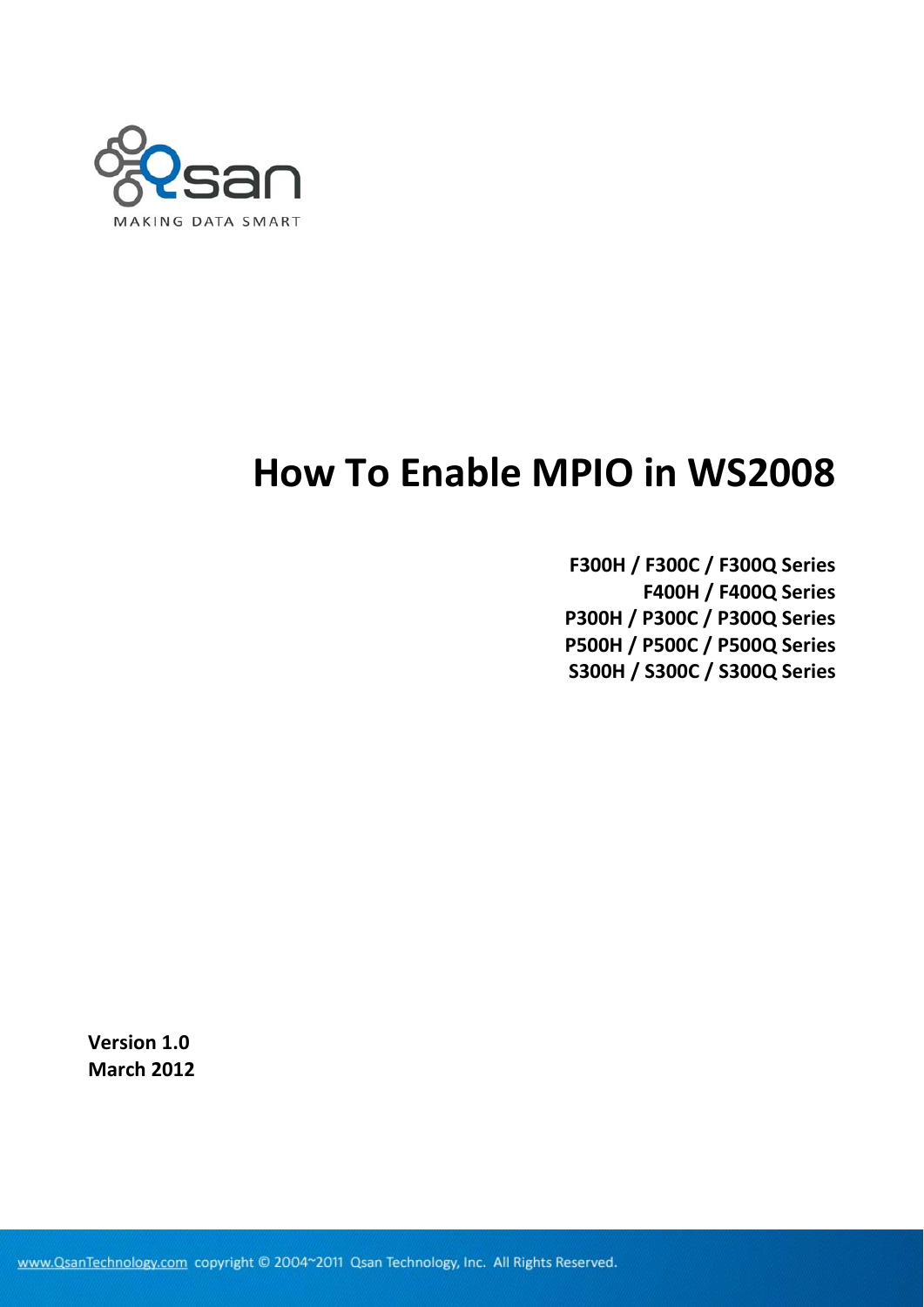

#### **Copyright**

**Copyright@2004~2012, Qsan Technology, Inc.** All rights reserved. No part of this document may be reproduced or transmitted without written permission from Qsan Technology, Inc.

#### **Trademarks**

All products and trade names used in this manual are trademarks or registered trademarks of their respective companies.

#### **Qsan Technology, Inc.**

2F., No.23, Lane 583, Ruiguang Rd. Neihu Dist., Taipei 114 Taiwan, R.O.C.

Tel: +886‐2‐7720‐2118 Fax: +886‐2‐7720‐0295

Email: sales@Qsan.com.tw Website: [www.QsanTechnology.com](http://www.qsantechnology.com/)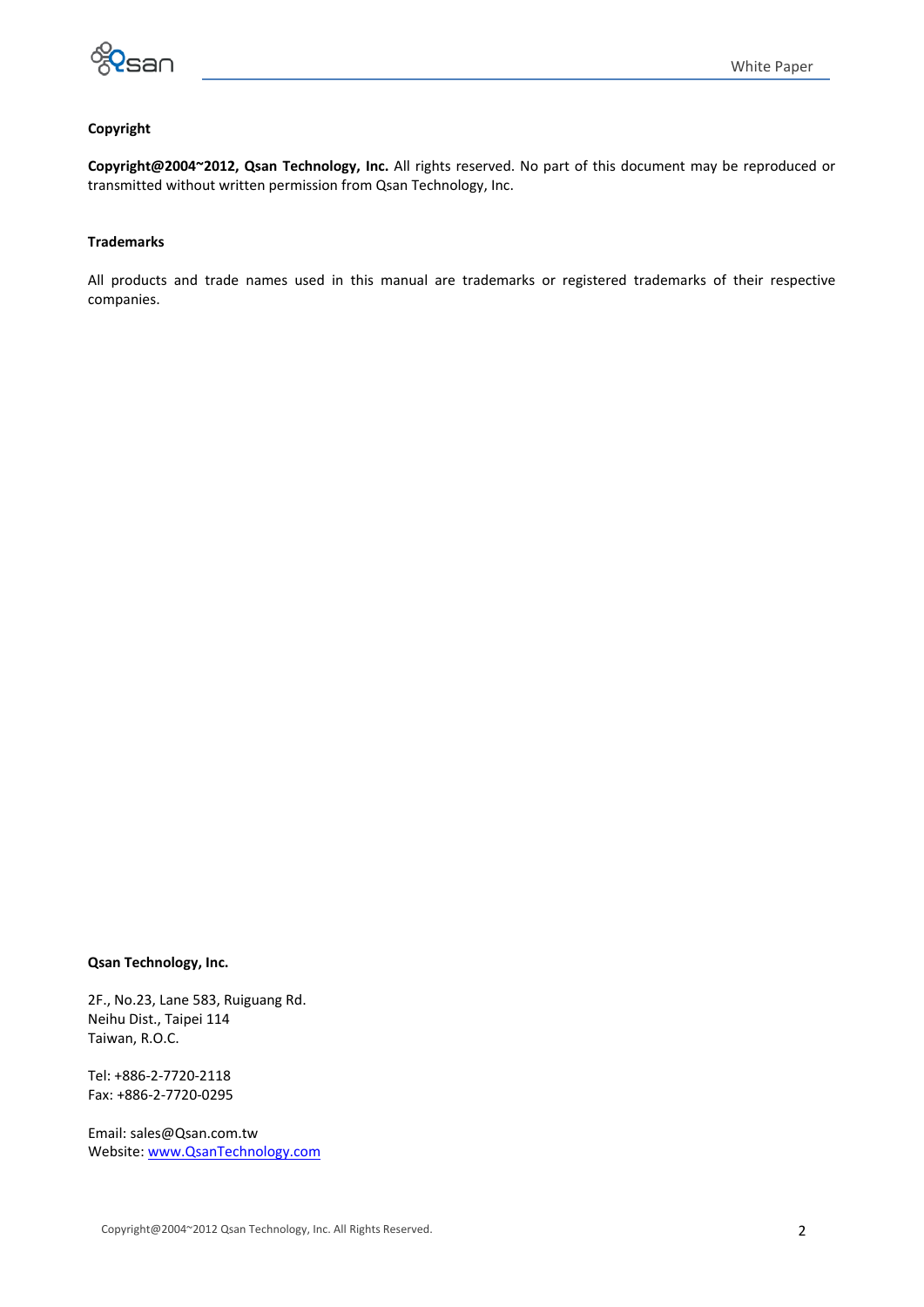

## **Introduction**

The Multipath I/O is natively supported in Windows Server 2008. In this document, it describes how to configure MPIO for Qsan storage in Windows Server 2008. Although the MIPO driver is also available in the Qsan Storage Service installer, we strongly recommend that the customers use the Multipath I/O in the Windows Server 2008 instead of the Qsan MPIO driver.

## **Environment**

| Host OS                 | Windows Server 2008                                          |
|-------------------------|--------------------------------------------------------------|
| <b>Qsan Controllers</b> | Qsan F300H / F400H / F300C / P300H / P300C / P500H / P500C / |
|                         | S300H / S300C                                                |
| <b>Qsan Systems</b>     | Qsan F300Q / F400Q / P300Q / P500Q / S300Q Series            |
|                         |                                                              |

## **Diagram**

The figure below is the basic redundant connection of direct attach.

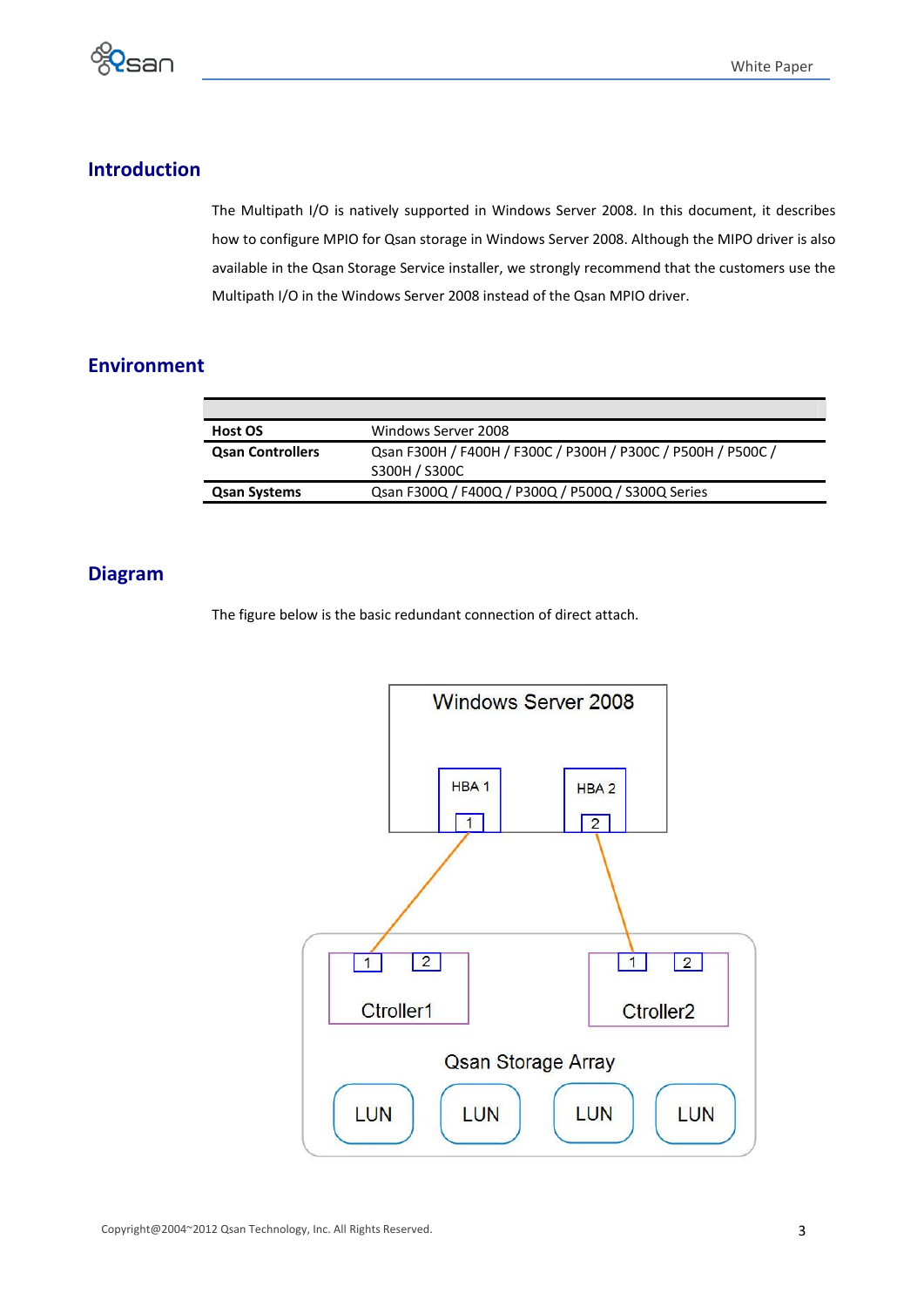

# **Configuration**

## **Enable Multipath I/O feature**

1. Open the **Server Manager** window, and click **Add Features**.



2. Check the item of **Multipath I/O**, and click **Next** button below to install this new feature.

|                                                                                                                                                                                                                                                                                                                                                                                                                                                                                                                                                                                                                                                                                                                                                                                                                                    | $\overline{\mathbf{x}}$                                                                                                                                                                                                            |
|------------------------------------------------------------------------------------------------------------------------------------------------------------------------------------------------------------------------------------------------------------------------------------------------------------------------------------------------------------------------------------------------------------------------------------------------------------------------------------------------------------------------------------------------------------------------------------------------------------------------------------------------------------------------------------------------------------------------------------------------------------------------------------------------------------------------------------|------------------------------------------------------------------------------------------------------------------------------------------------------------------------------------------------------------------------------------|
|                                                                                                                                                                                                                                                                                                                                                                                                                                                                                                                                                                                                                                                                                                                                                                                                                                    |                                                                                                                                                                                                                                    |
| Select one or more features to install on this server.<br>Features:<br>.NET Framework 3.0 Features<br>$\overline{+}$<br>BitLocker Drive Encryption<br><b>BITS Server Extensions</b><br>Connection Manager Administration Kit<br>Desktop Experience<br>Failover Clustering<br>Group Policy Management<br><b>Internet Printing Client</b><br>Internet Storage Name Server (Installed)<br><b>LPR Port Monitor</b><br>Message Queuing<br>$\overline{+}$<br>Multipath I/O<br>रिते Network Load Balancing<br>Peer Name Resolution Protocol<br>Quality Windows Audio Video Experience<br>Remote Assistance<br>Remote Differential Compression<br>Remote Server Administration Tools<br>$\overline{+}$<br>Removable Storage Manager<br>RPC over HTTP Proxy<br>Simple TCP/IP Services<br>CMTD Contor<br>More about features<br>$<$ Previous | Description:<br>Multipath I/O, along with the<br>Microsoft Device Specific Module<br>(DSM) or a third-party DSM, provides<br>support for using multiple data paths<br>to a storage device on Windows.<br>Next<br>Install<br>Cancel |
|                                                                                                                                                                                                                                                                                                                                                                                                                                                                                                                                                                                                                                                                                                                                                                                                                                    |                                                                                                                                                                                                                                    |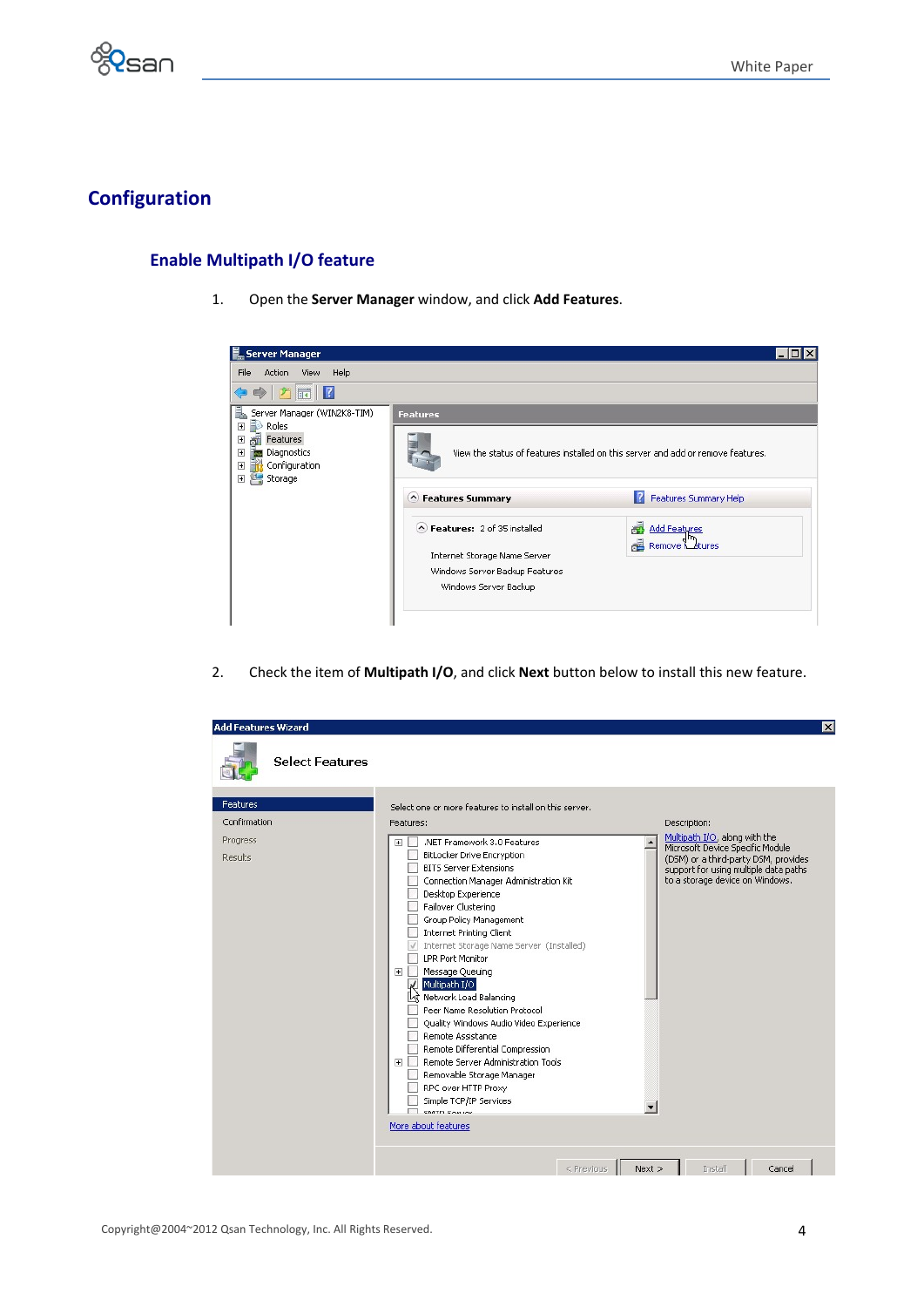

#### **Enable the MPIO support**

1. For the iSCSI storage like P300Q, use the **iSCSI Initiator** to connect to the P300Q with VD attached to LUN on it first.



2. In **Device Manager**, it will display one or more SCSI disks, depends on how many paths available to a single VD on the storage. There are two identical SCSI devices to the one VD on the P300Q as two paths are available from the host to the storage.



3. After adding the **Multipath I/O** feature, MPIO support for SCSI devices can be added or removed via **MPIO** tool in **Administrative tools**.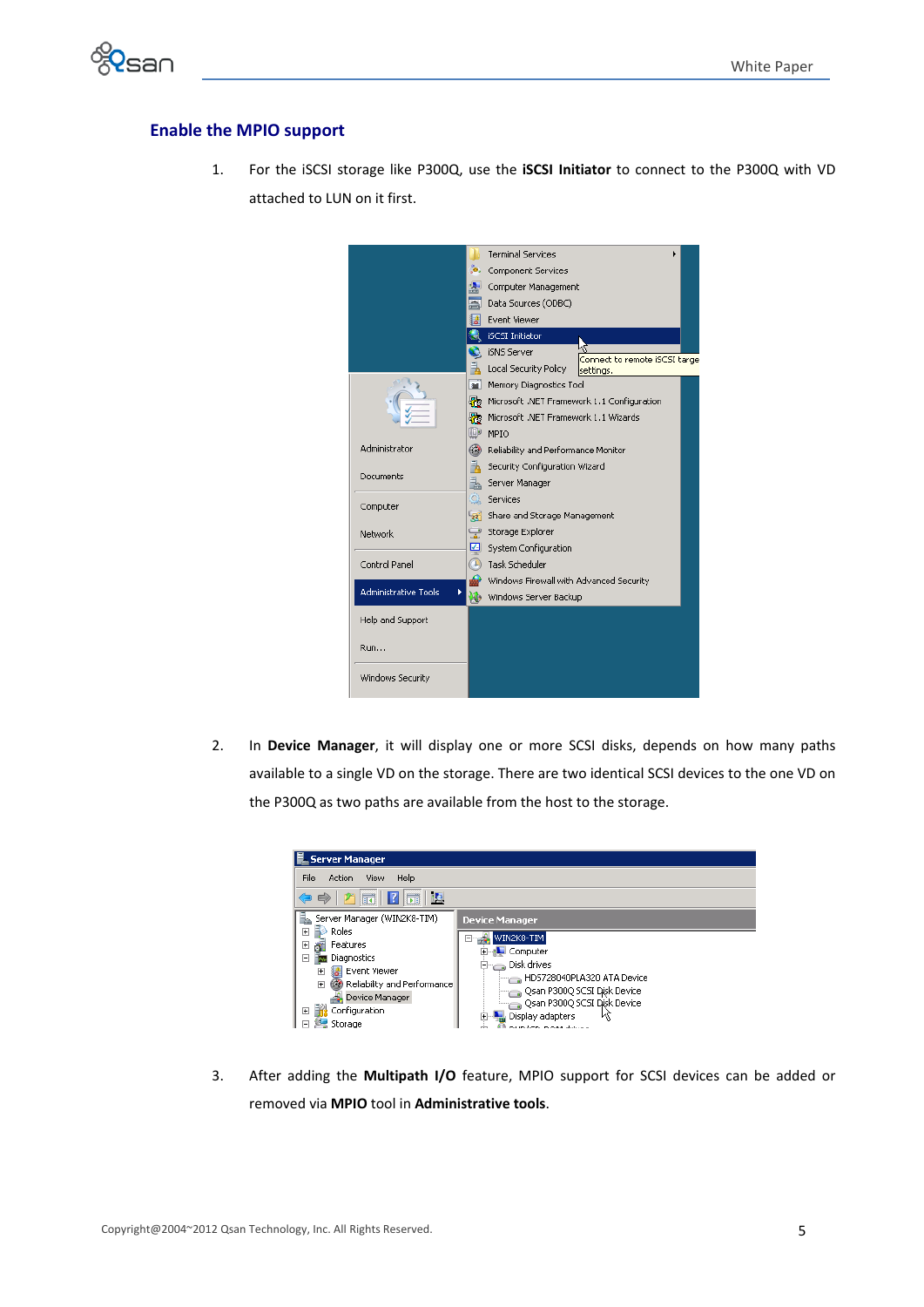



4. In **MPIO Properties** window, switch to the label of **Discover Multi‐Paths**. Check the option of **Add support for iSCSI devices** and press **Add** button. A reboot for the host is required for this setting to take effect.

| <b>MPIO Properties</b>        |  |
|-------------------------------|--|
|                               |  |
| SPC-3 compliant               |  |
| Device Hardware Id            |  |
|                               |  |
|                               |  |
| Add support for iSCSI devices |  |
| Add                           |  |
| Others                        |  |
| Device Hardware Id            |  |
|                               |  |
|                               |  |

5. After reboot, logon to the iSCSI target again. The iSCSI disk drive in **Device Manager** becomes a multi‐path disk device now.

| <b>Server Manager</b>                                                                                                                                                                                                                                            |                                                                                                                                                                                                                                                                                   |
|------------------------------------------------------------------------------------------------------------------------------------------------------------------------------------------------------------------------------------------------------------------|-----------------------------------------------------------------------------------------------------------------------------------------------------------------------------------------------------------------------------------------------------------------------------------|
| File<br>Action<br>Help<br>View                                                                                                                                                                                                                                   |                                                                                                                                                                                                                                                                                   |
| 扁<br>請<br>圖                                                                                                                                                                                                                                                      | <b>DY 15</b>                                                                                                                                                                                                                                                                      |
| Server Manager (WIN2K8-TIM)<br>Roles<br>曱<br>Features<br>$\overline{+}$<br>Diagnostics<br>$\overline{ }$<br>Event Viewer<br>$\overline{+}$<br>Reliability and Performance<br>$\overline{+}$<br>Device Manager<br>Configuration<br>圧<br>$\overline{+}$<br>Storage | <b>Device Manager</b><br>WIN2K8-TIM<br>Ξ<br>Computer<br>Disk drives<br>HDS728040PLA320 ATA Device<br>Qsan P300Q Multi-Path Disk Device<br>Display adapters<br>DVD/CD-ROM drives<br>$\overline{+}$<br>Floppy disk drives<br>⊞<br>e<br>볾 Floppy drive controllers<br>$\overline{+}$ |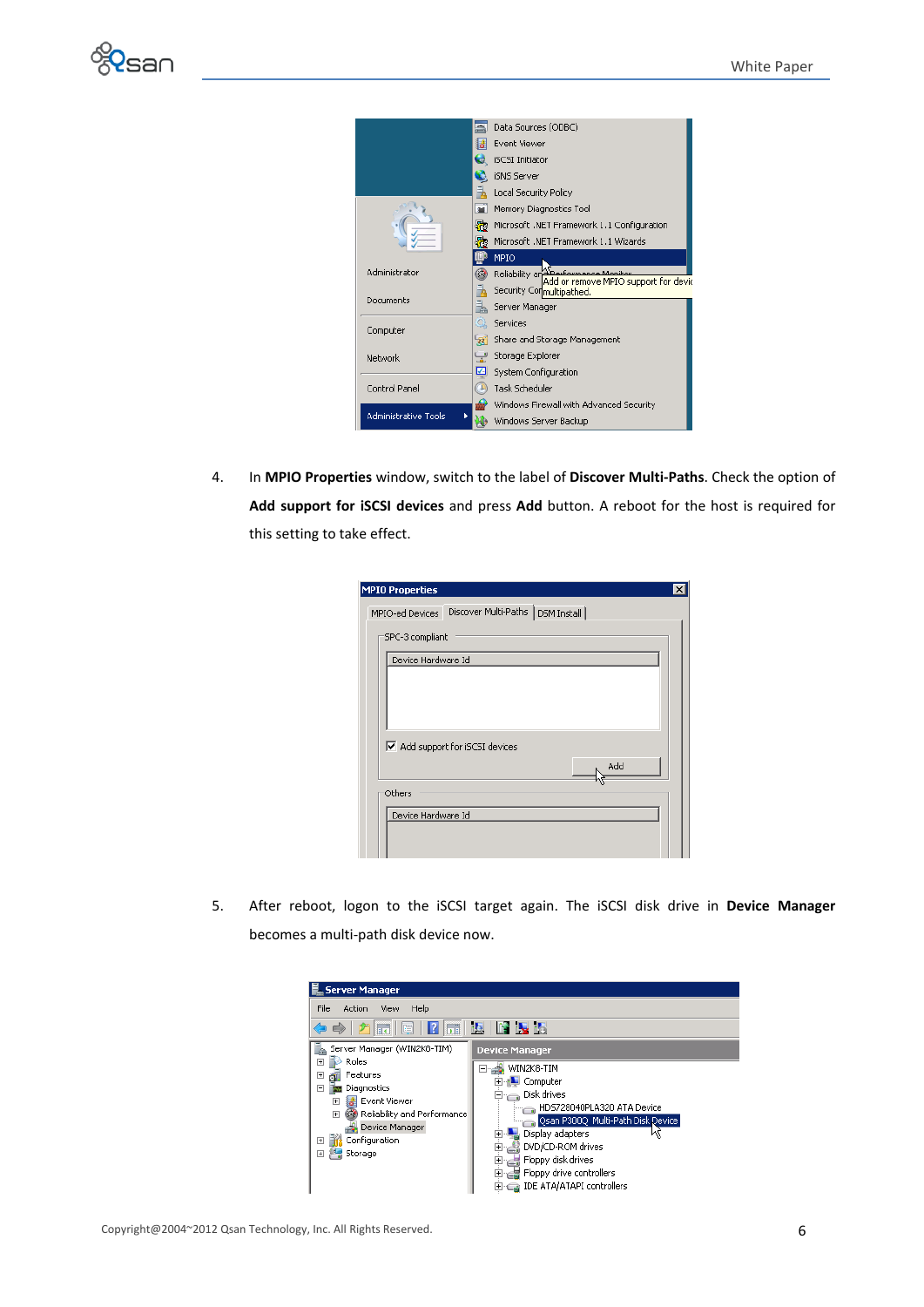

6. For the FC storage like F300Q and SAS storage like S300Q, it is similar steps to enable the MPIO support on the iSCSI storage. Here we take F300Q as example, connecting the host with HBA to the storage with VD attached to LUN on it first.

| <b>Server Manager</b>                                                                                                                                        |                                                                                                                               |
|--------------------------------------------------------------------------------------------------------------------------------------------------------------|-------------------------------------------------------------------------------------------------------------------------------|
| File<br>Help<br>Action<br>View                                                                                                                               |                                                                                                                               |
| 方品 7品区                                                                                                                                                       |                                                                                                                               |
| Server Manager (WIN2K8-TIM)<br>論                                                                                                                             | <b>Device Manager</b>                                                                                                         |
| Roles<br>$\overline{+}$<br>Features<br>$\overline{+}$<br>Diagnostics<br>冃<br>Event Viewer<br>$\overline{+}$<br>Reliability and Performance<br>$\overline{+}$ | WIN2K8-TIM<br>8<br>Computer<br>$\overline{+}$<br>Disk drives<br>E-a<br>HDS728040PLA320 ATA Device                             |
| Device Manager<br>Configuration<br>$\overline{+}$<br>Storage                                                                                                 | Qsan F300Q SCSI Dişk Device يتشين<br>Qsan F300Q SCSI Disk Device بمستنا<br>Display adapters<br>⊞…l<br>partners in our data as |

7. In **MPIO Properties** window, switch to the label of **Discover Multi‐Paths**. The F300Q will be listed in the SPC‐3 compliant column. Select the **Qsan F300Q** and click **Add** button. It will take about half minute to accomplish the setting, and then a reboot on the server is necessary to let it takes effect.

| MPIO-ed Devices    | Discover Multi-Paths<br>DSM Install |  |
|--------------------|-------------------------------------|--|
| SPC-3 compliant    |                                     |  |
| Device Hardware Id |                                     |  |
| Qsan<br>F300Q      |                                     |  |
|                    |                                     |  |
|                    |                                     |  |
|                    |                                     |  |
|                    | Add support for ISCSI devices       |  |
|                    | Add                                 |  |
|                    |                                     |  |
| Others             |                                     |  |

8. After reboot, the VD on F300Q in **Device Manager** becomes a multi‐path disk device

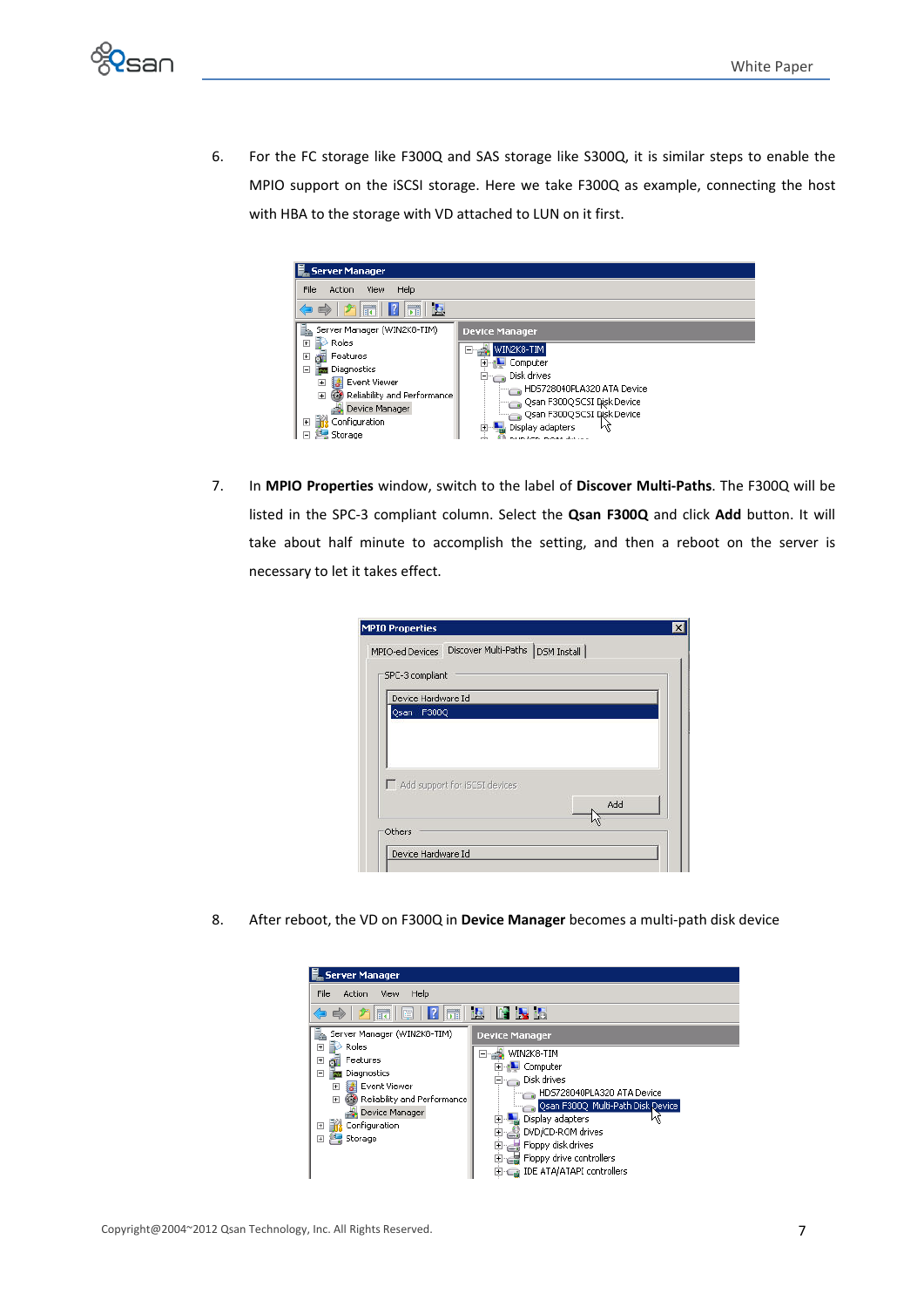

#### **Configure the Multipath policy**

|                        | <b>iSCSI Initiator Properties</b>    |        |           |        |                |                                                                             | $\overline{\mathsf{x}}$ |
|------------------------|--------------------------------------|--------|-----------|--------|----------------|-----------------------------------------------------------------------------|-------------------------|
| Targets                |                                      |        |           |        |                | Discovery   Favorite Targets   Volumes and Devices   RADIUS   Configuration |                         |
| C<br><b>Properties</b> |                                      |        |           |        |                | $\vert x \vert$                                                             |                         |
| <b>Devices</b><br>I    |                                      |        |           |        |                |                                                                             | ×                       |
|                        | <b>Device Details</b>                |        |           |        |                | $\overline{\mathbf{x}}$                                                     |                         |
|                        | MPIO                                 |        |           |        |                |                                                                             |                         |
| C                      | Load balance policy:                 |        |           |        |                |                                                                             |                         |
|                        | Round Robin                          |        |           |        |                |                                                                             |                         |
|                        | Fail Over Only<br>Round Robin        |        |           |        |                |                                                                             |                         |
|                        | Round Robin With Subset              |        |           |        |                |                                                                             |                         |
|                        | Least Queue Depth<br>Weighted Paths  |        |           |        |                |                                                                             |                         |
|                        | Least Blocks                         |        |           |        |                |                                                                             |                         |
|                        |                                      |        |           |        |                |                                                                             |                         |
|                        | This device has the following paths: |        |           |        |                |                                                                             |                         |
|                        | Path Id                              | Status | Type      | Weight | Session ID     |                                                                             |                         |
|                        | 0x7707 Conne                         |        | Active    | n/a    |                | fffffa8009b7e428-4000                                                       |                         |
|                        |                                      |        |           |        |                |                                                                             |                         |
|                        |                                      |        |           |        |                |                                                                             |                         |
|                        |                                      |        |           |        |                |                                                                             |                         |
|                        |                                      |        |           |        |                | $\blacktriangleright$                                                       |                         |
|                        |                                      |        |           |        | <b>Details</b> | Edit                                                                        |                         |
|                        |                                      |        |           |        |                |                                                                             |                         |
|                        |                                      |        |           |        |                |                                                                             |                         |
|                        |                                      |        | <b>OK</b> |        | Cancel         | Apply                                                                       |                         |
| ₫                      |                                      |        |           |        |                | OK                                                                          |                         |

1. For the iSCSI disk, the multipath policy can be specified inside the Microsoft iSCSI initiator.

2. For the FC/SAS disk, the multipath policy can be specified by right clicking on the multi-path disk device in the **Device manager**, and then select **Properties**.



3. In MPIO label, the load balance policy can be modified.